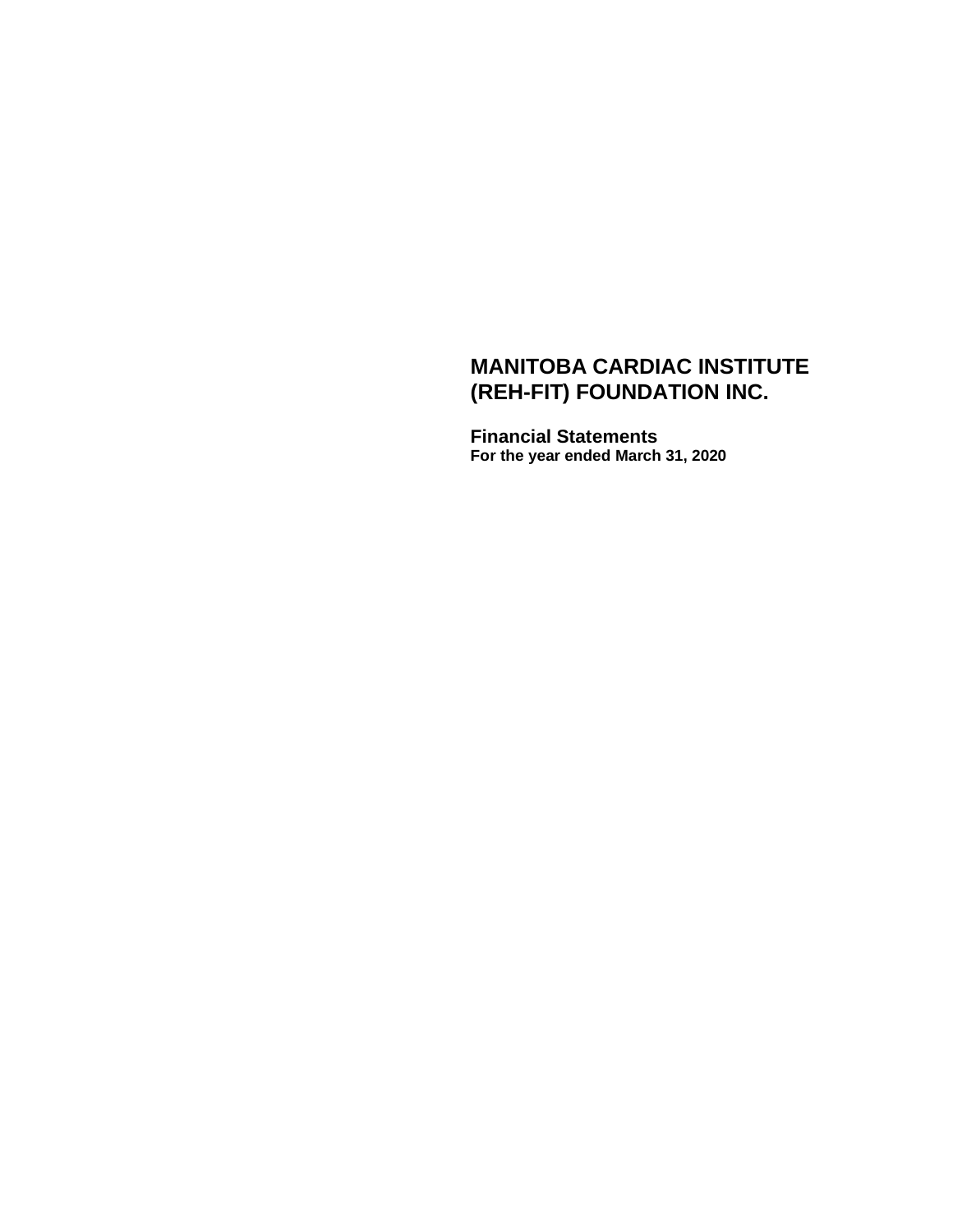# **MANITOBA CARDIAC INSTITUTE (REH-FIT) FOUNDATION INC.**

### **Financial Statements**

**For the year ended March 31, 2020**

|                                        | <b>Contents</b> |
|----------------------------------------|-----------------|
|                                        |                 |
| <b>Independent Auditor's Report</b>    | $\mathbf{2}$    |
| <b>Financial Statements</b>            |                 |
| <b>Statement of Financial Position</b> | 4               |
| Statement of Changes in Fund Balances  | 5               |
| <b>Statement of Operations</b>         | 6               |
| <b>Statement of Cash Flows</b>         | 7               |
| Notes to Financial Statements          | 8               |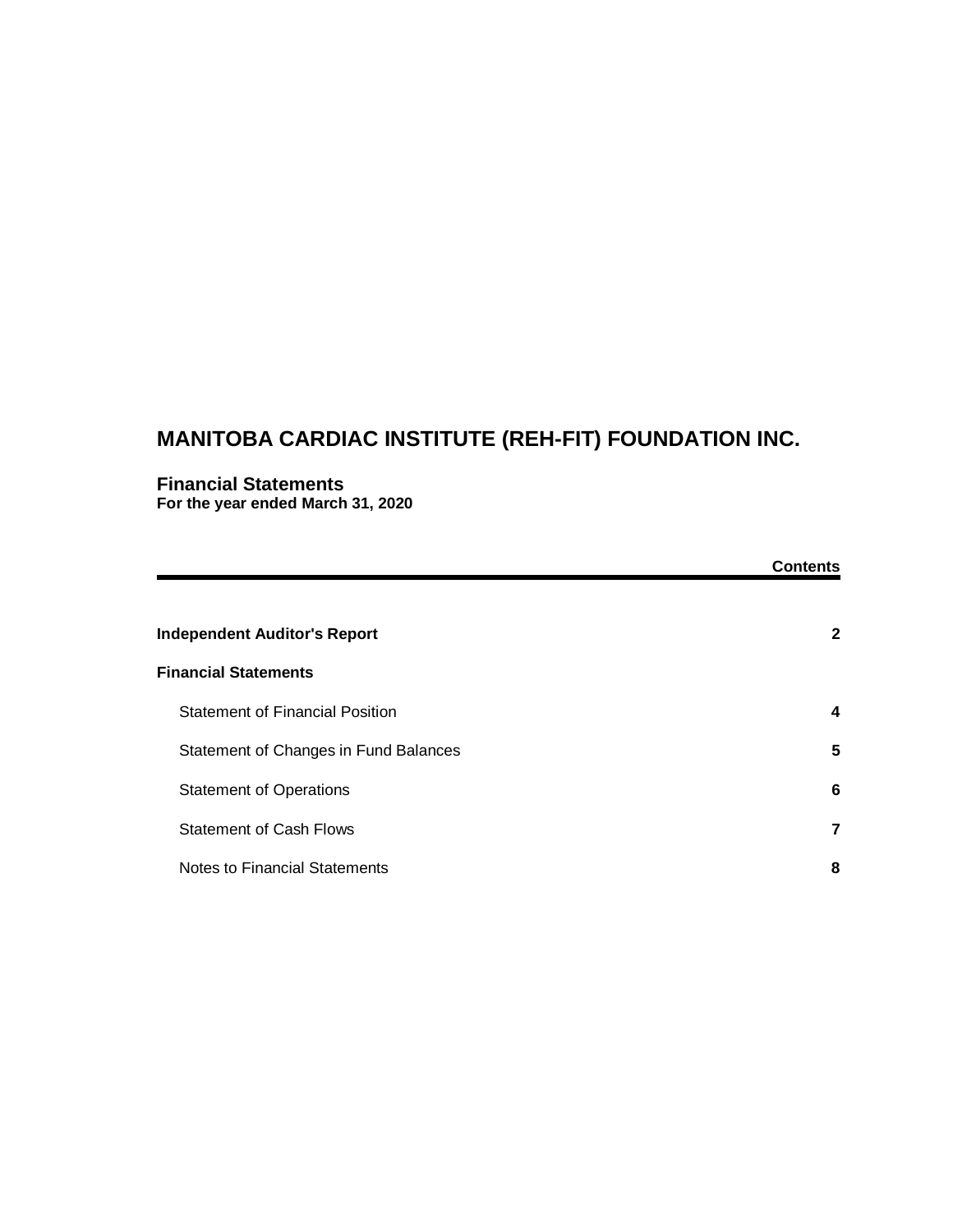

Tel: 204-956-7200 Fax: 204-926-7201 Toll-free: 866-863-6601 **www.bdo.ca**

BDO Canada LLP 700 - 200 Graham Avenue Winnipeg MB R3C 4L5 Canada

### **Independent Auditor's Report**

**To the Board of Directors of Manitoba Cardiac Institute (Reh-Fit) Foundation Inc.**

**Opinion**

We have audited the financial statements of Manitoba Cardiac Institute (Reh-Fit) Foundation Inc. (the "Foundation"), which comprise the statement of financial position as at March 31, 2020, and the statements of changes in fund balances, operations and cash flows for the year then ended, and notes to the financial statements, including a summary of significant accounting policies.

In our opinion, the accompanying financial statements present fairly, in all material respects, the financial position of the Foundation as at March 31, 2020, and the results of its operations and its cash flows for the year then ended in accordance with Canadian accounting standards for not-for-profit organizations.

#### **Basis for Opinion**

We conducted our audit in accordance with Canadian generally accepted auditing standards. Our responsibilities under those standards are further described in the Auditor's Responsibilities for the Audit of the Financial Statements section of our report. We are independent of the Foundation in accordance with the ethical requirements that are relevant to our audit of the financial statements in Canada, and we have fulfilled our other ethical responsibilities in accordance with these requirements. We believe that the audit evidence we have obtained is sufficient and appropriate to provide a basis for our opinion.

**Responsibilities of Management and Those Charged with Governance for the Financial Statements**

Management is responsible for the preparation and fair presentation of these financial statements in accordance with Canadian accounting standards for not-for-profit organizations, and for such internal control as management determines is necessary to enable the preparation of financial statements that are free from material misstatement, whether due to fraud or error.

In preparing the financial statements, management is responsible for assessing the Foundation's ability to continue as a going concern, disclosing, as applicable, matters related to going concern and using the going concern basis of accounting unless management either intends to liquidate the Foundation or to cease operations, or has no realistic alternative but to do so.

Those charged with governance are responsible for overseeing the Foundation's financial reporting process.

**Auditor's Responsibilities for the Audit of the Financial Statements**

Our objectives are to obtain reasonable assurance about whether the financial statements as a whole are free from material misstatement, whether due to fraud or error, and to issue an auditor's report that includes our opinion. Reasonable assurance is a high level of assurance, but is not a guarantee that an audit conducted in accordance with Canadian generally accepted auditing standards will always detect a material misstatement when it exists. Misstatements can arise from fraud or error and are considered material if, individually or in the aggregate, they could reasonably be expected to influence the economic decisions of users taken on the basis of these financial statements.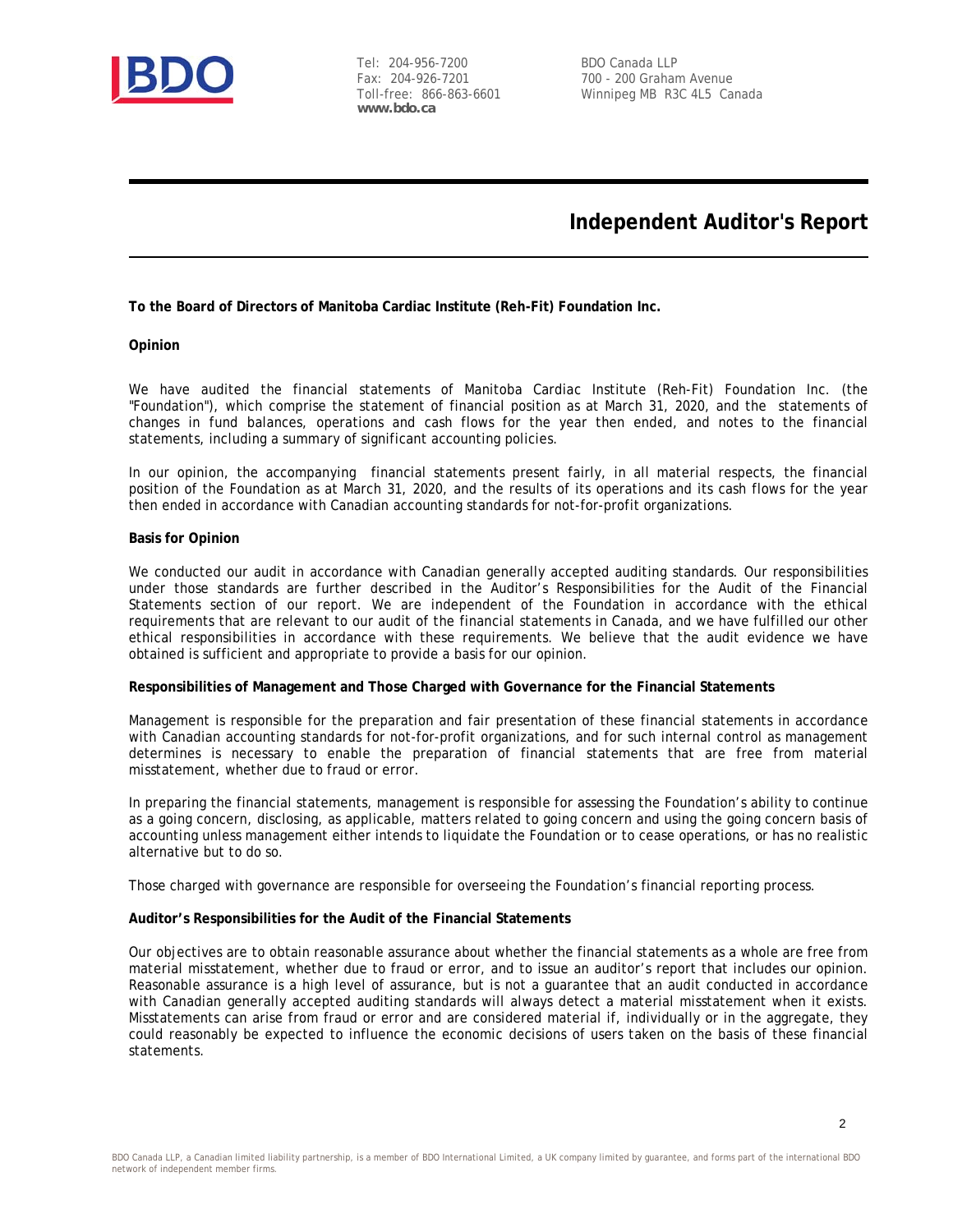

As part of an audit in accordance with Canadian generally accepted auditing standards, we exercise professional judgment and maintain professional skepticism throughout the audit. We also:

- · Identify and assess the risks of material misstatement of the financial statements, whether due to fraud or error, design and perform audit procedures responsive to those risks, and obtain audit evidence that is sufficient and appropriate to provide a basis for our opinion. The risk of not detecting a material misstatement resulting from fraud is higher than for one resulting from error, as fraud may involve collusion, forgery, intentional omissions, misrepresentations, or the override of internal control.
- · Obtain an understanding of internal control relevant to the audit in order to design audit procedures that are appropriate in the circumstances, but not for the purpose of expressing an opinion on the effectiveness of the Foundation's internal control.
- · Evaluate the appropriateness of accounting policies used and the reasonableness of accounting estimates and related disclosures made by management.
- · Conclude on the appropriateness of management's use of the going concern basis of accounting and, based on the audit evidence obtained, whether a material uncertainty exists related to events or conditions that may cast significant doubt on the Foundation's ability to continue as a going concern. If we conclude that a material uncertainty exists, we are required to draw attention in our auditor's report to the related disclosures in the financial statements or, if such disclosures are inadequate, to modify our opinion. Our conclusions are based on the audit evidence obtained up to the date of our auditor's report. However, future events or conditions may cause the Foundation to cease to continue as a going concern.
- · Evaluate the overall presentation, structure and content of the financial statements, including the disclosures, and whether the financial statements represent the underlying transactions and events in a manner that achieves fair presentation.

We communicate with those charged with governance regarding, among other matters, the planned scope and timing of the audit and significant audit findings, including any significant deficiencies in internal control that we identify during our audit.

BDO Canada LLP

Chartered Professional Accountants

Winnipeg, Manitoba June 8, 2020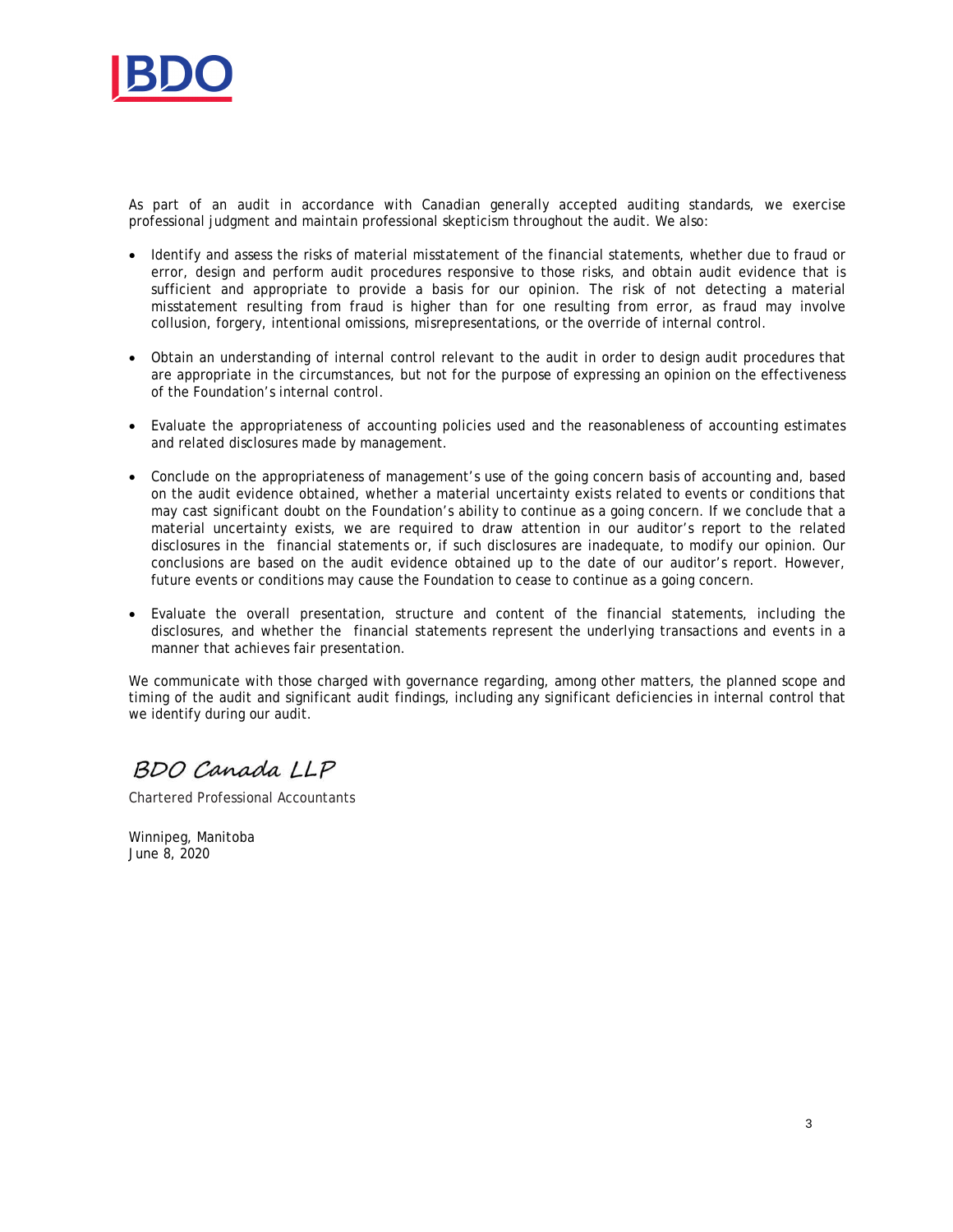# **MANITOBA CARDIAC INSTITUTE (REH-FIT) FOUNDATION INC. Statement of Financial Position**

| March 31                                                                                                                                                                                                 |    |                                  |    |                                 |                                                          | 2020                                              | 2019                                                  |
|----------------------------------------------------------------------------------------------------------------------------------------------------------------------------------------------------------|----|----------------------------------|----|---------------------------------|----------------------------------------------------------|---------------------------------------------------|-------------------------------------------------------|
| <b>Assets</b>                                                                                                                                                                                            |    | <b>General</b><br><b>Fund</b>    |    | <b>Endowment</b><br><b>Fund</b> | <b>Building &amp;</b><br><b>Equipment</b><br><b>Fund</b> | <b>Total</b>                                      | Total                                                 |
|                                                                                                                                                                                                          |    |                                  |    |                                 |                                                          |                                                   |                                                       |
| <b>Current Assets</b><br>Cash and cash equivalents (Note 2)<br>Short-term investments (Note 3)<br>Accounts receivable<br>Prepaid expenses<br>Due from Manitoba Cardiac Institute (Reh-Fit) Inc. (Note 4) | \$ | 323,177<br>1,503<br>12,836<br>60 | S. | 87,200                          | \$1,770,760<br>2,380,003                                 | \$2,181,137<br>2,380,003<br>1,503<br>12,836<br>60 | \$2,212,107<br>2,024,315<br>46,594<br>45,266<br>7,894 |
|                                                                                                                                                                                                          |    | 337,576                          |    | 87,200                          | 4,150,763                                                | 4,575,539                                         | 4,336,176                                             |
| <b>Interfund balances</b>                                                                                                                                                                                |    | (247, 185)                       |    | (2, 815)                        | 250,000                                                  |                                                   |                                                       |
|                                                                                                                                                                                                          | S. | 90,391                           | \$ | 84,385                          | \$4,400,763                                              | \$4,575,539                                       | \$4,336,176                                           |
| <b>Liabilities and Fund Balances</b><br><b>Current Liabilities</b><br>Accounts payable and accrued liabilities<br>Deferred revenue (Note 5)                                                              | S  | 25,313<br>7,323                  | \$ |                                 | S                                                        | 25,313<br>S<br>7,323                              | 5,563<br>S.<br>107,568                                |
|                                                                                                                                                                                                          |    | 32,636                           |    |                                 |                                                          | 32,636                                            | 113,131                                               |
| <b>Fund Balances</b><br>Restricted<br>Unrestricted                                                                                                                                                       |    | 57,755<br>57,755                 |    | 84,385<br>84,385                | 4,400,763<br>4,400,763                                   | 4,485,148<br>57,755<br>4,542,903                  | 4,152,180<br>70,865<br>4,223,045                      |
|                                                                                                                                                                                                          |    | 90,391                           | \$ | 84,385                          | \$4,400,763                                              | \$4,575,539                                       | \$4,336,176                                           |
| Approved by the Board:<br>Director                                                                                                                                                                       |    |                                  |    |                                 | Director                                                 |                                                   |                                                       |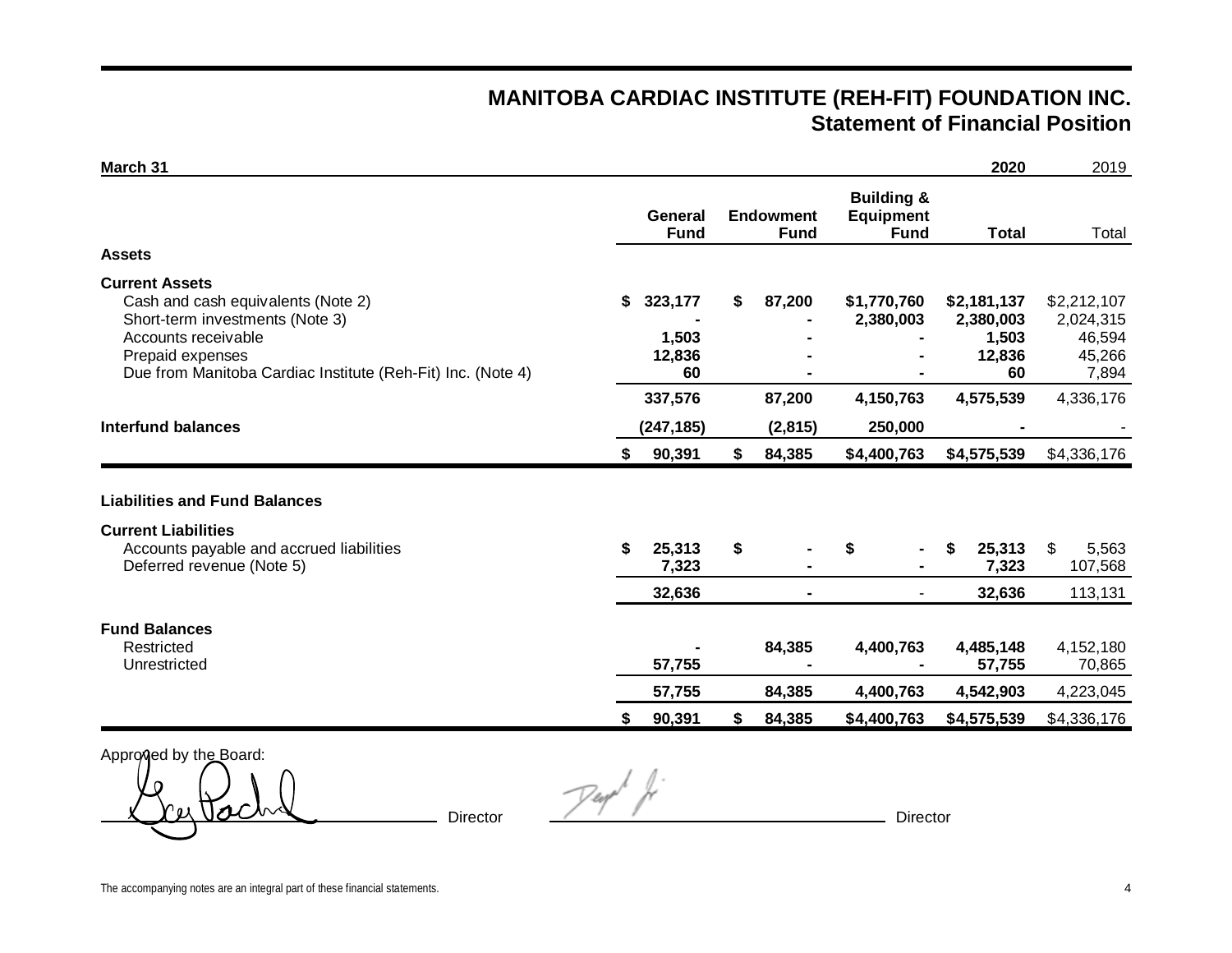### **MANITOBA CARDIAC INSTITUTE (REH-FIT) FOUNDATION INC. Statement of Changes in Fund Balances**

| For the year ended March 31                  |    |                        |   |                          |                                                          | 2020        | 2019        |
|----------------------------------------------|----|------------------------|---|--------------------------|----------------------------------------------------------|-------------|-------------|
|                                              |    | General<br><b>Fund</b> |   | Endowment<br><b>Fund</b> | <b>Building &amp;</b><br><b>Equipment</b><br><b>Fund</b> | Total       | Total       |
| Fund balance, at March 31, 2019              | S. | 70.865                 | S | 73.752                   | \$4,078,428                                              | \$4,223,045 | \$3,870,594 |
| Excess (deficiency) of revenue over expenses |    | (13, 110)              |   | 10,633                   | 322,335                                                  | 319,858     | 352,451     |
| Fund balance, at March 31, 2020              |    | 57,755                 |   | 84,385                   | \$4,400,763                                              | \$4,542,903 | \$4,223,045 |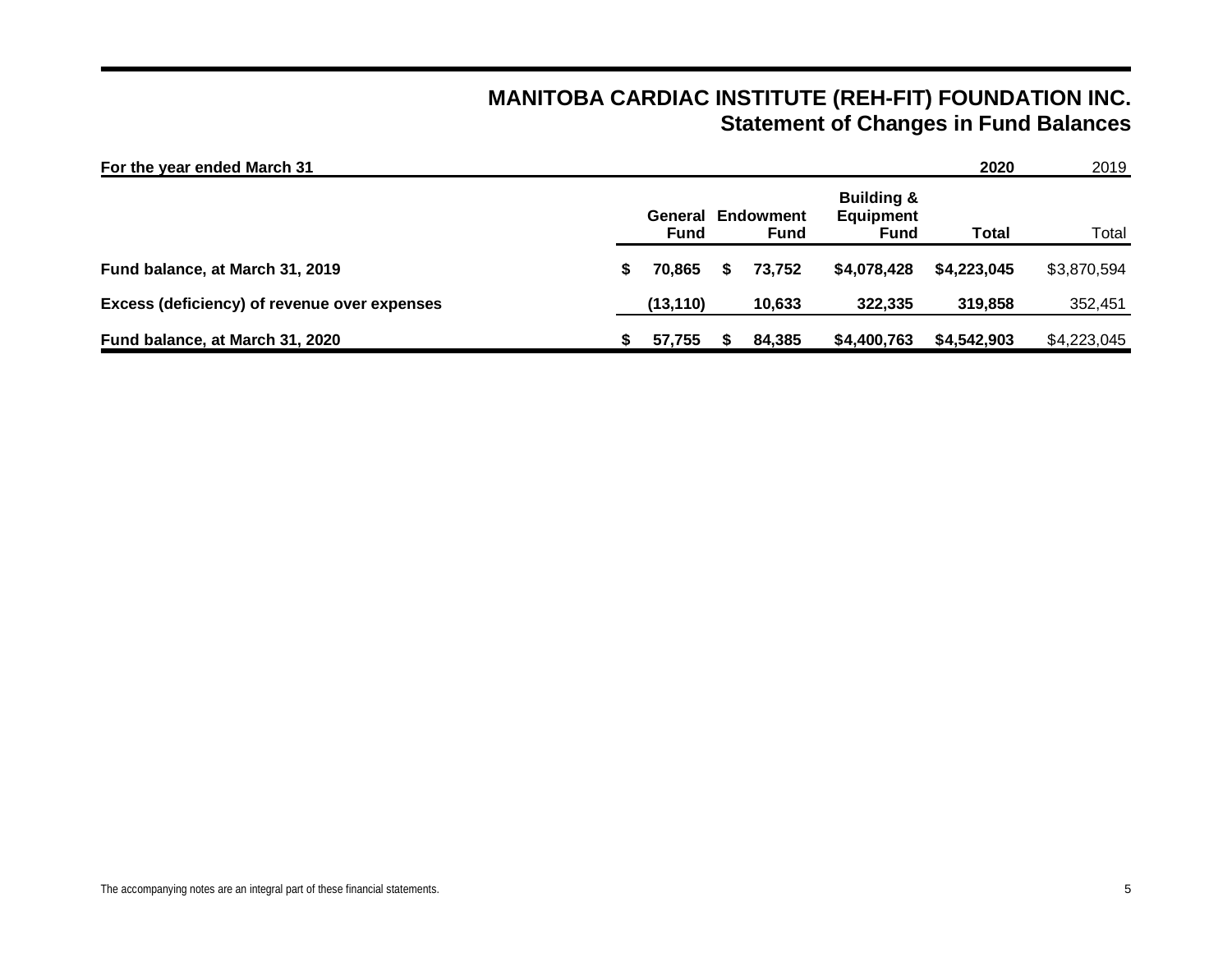### **MANITOBA CARDIAC INSTITUTE (REH-FIT) FOUNDATION INC. Statement of Operations**

| For the year ended March 31                                  |                        |                                 |                                                          | 2020          | 2019           |
|--------------------------------------------------------------|------------------------|---------------------------------|----------------------------------------------------------|---------------|----------------|
|                                                              | General<br><b>Fund</b> | <b>Endowment</b><br><b>Fund</b> | <b>Building &amp;</b><br><b>Equipment</b><br><b>Fund</b> | <b>Total</b>  | Total          |
| <b>Revenues</b>                                              |                        |                                 |                                                          |               |                |
| Donations                                                    | \$<br>86,979           | \$<br>10,533                    | \$                                                       | 97,512<br>\$  | 115,496<br>\$. |
| <b>Cocktails &amp; Comedy</b>                                | 135,219                |                                 |                                                          | 135,219       | 130,229        |
| Golf tournament                                              | 43,513                 |                                 |                                                          | 43,513        | 34,992         |
| Direct mail campaign                                         | 16,238                 |                                 |                                                          | 16,238        | 14,619         |
| 40th Anniversary Gala                                        |                        |                                 |                                                          |               | 56,251         |
| Gift from Manitoba Cardiac Institute (Reh-Fit) Inc. (Note 4) |                        |                                 | 250,000                                                  | 250,000       | 300,000        |
| Investment income                                            | 793                    | 1,143                           | 72,335                                                   | 74,271        | 52,978         |
|                                                              | 282,742                | 11,676                          | 322,335                                                  | 616,753       | 704,565        |
| <b>Expenses</b>                                              |                        |                                 |                                                          |               |                |
| Administrative expenses                                      | 13,163                 |                                 |                                                          | 13,163        | 12,275         |
| Cocktails & Comedy                                           | 80,610                 |                                 |                                                          | 80,610        | 71,486         |
| Golf tournament                                              | 21,429                 |                                 |                                                          | 21,429        | 19,795         |
| Direct mail                                                  | 6,028                  |                                 |                                                          | 6,028         | 5,518          |
| 40th Anniversary Gala                                        |                        |                                 |                                                          |               | 62,881         |
| Walk of Life & Health Fair                                   |                        |                                 |                                                          |               | 1,300          |
| Loss on sale of investments                                  | 21                     | 539                             |                                                          | 560           | 199            |
|                                                              | 121,251                | 539                             |                                                          | 121,790       | 173,454        |
| Excess of revenues over expenses before other item           | 161,491                | 11,137                          | 322,335                                                  | 494,963       | 531,111        |
| <b>Other Item</b>                                            |                        |                                 |                                                          |               |                |
| Gift to Manitoba Cardiac Institute (Reh-Fit) Inc. (Note 4)   | 174,601                | 504                             |                                                          | 175,105       | 178,660        |
| <b>Excess (deficiency) of revenues over expenses</b>         | \$<br>(13, 110)        | \$<br>10,633                    | \$<br>322,335                                            | 319,858<br>S. | 352,451<br>\$  |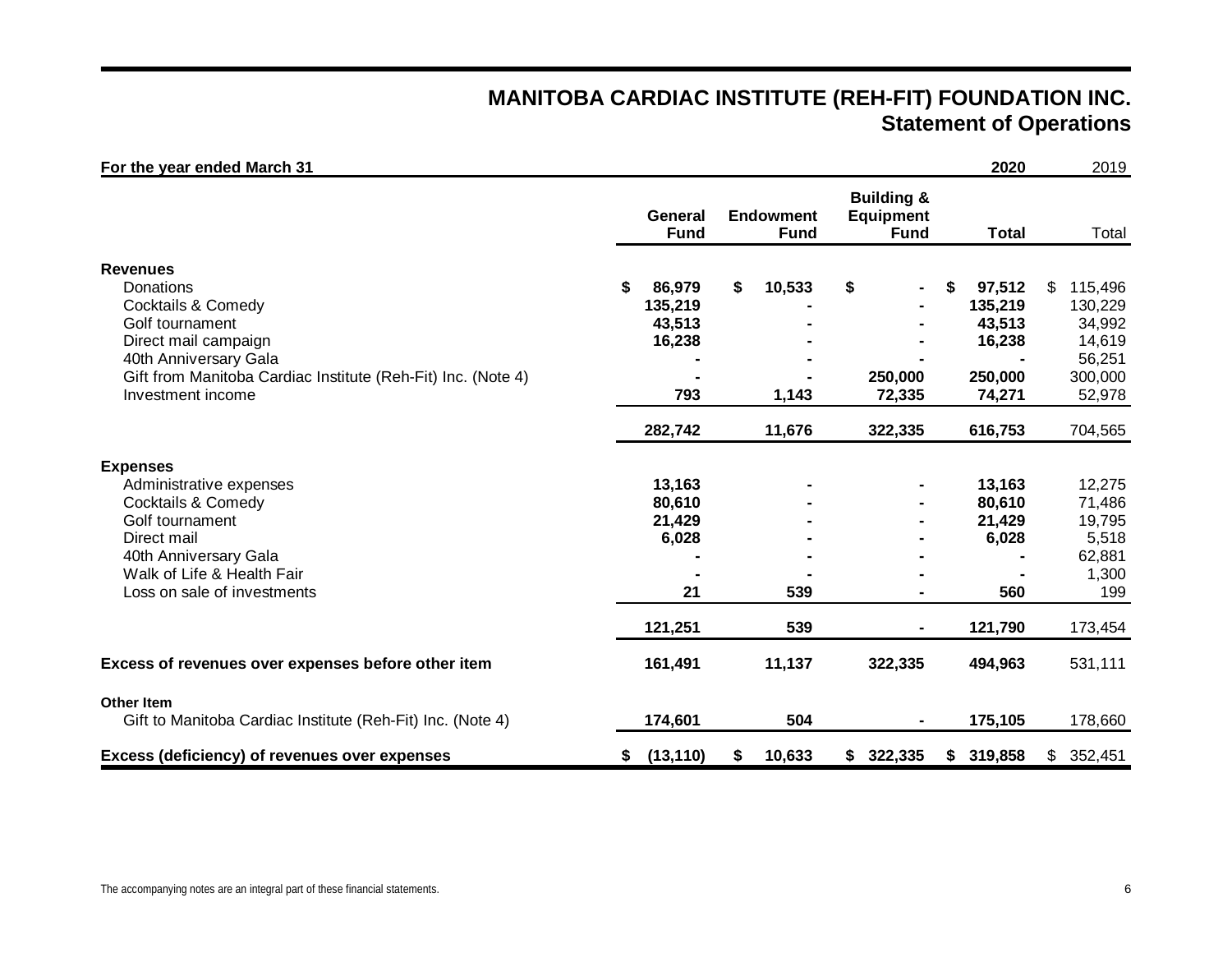# **MANITOBA CARDIAC INSTITUTE (REH-FIT) FOUNDATION INC. Statement of Cash Flows**

| For the year ended March 31                                                                                                                 |    | 2020                                     | 2019                                  |
|---------------------------------------------------------------------------------------------------------------------------------------------|----|------------------------------------------|---------------------------------------|
| Cash provided by (used in)                                                                                                                  |    |                                          |                                       |
| <b>Cash Flows from Operating Activities</b><br>Excess of revenue over expenses for the year<br>Changes in non-cash working capital balances | \$ | 319,858                                  | \$<br>352,451                         |
| Accounts receivable<br>Prepaid expenses<br>Accounts payable<br>Deferred revenue                                                             |    | 45,091<br>32,430<br>19,750<br>(100, 245) | 2,728<br>(25, 181)<br>476<br>(5, 382) |
|                                                                                                                                             |    | 316,884                                  | 325,092                               |
| <b>Cash Flows from Investing Activities</b><br>Purchase of short-term investments                                                           |    | (355, 688)                               | (1,017,718)                           |
| <b>Cash Flows from Financing Activities</b><br>Repayments from (to) related party                                                           |    | 7,834                                    | (7,006)                               |
| Decrease in cash and cash equivalents                                                                                                       |    | (30, 970)                                | (699, 632)                            |
| Cash and cash equivalents, beginning of year                                                                                                |    | 2,212,107                                | 2,911,739                             |
| Cash and cash equivalents, end of year                                                                                                      | S. | 2,181,137                                | \$<br>2,212,107                       |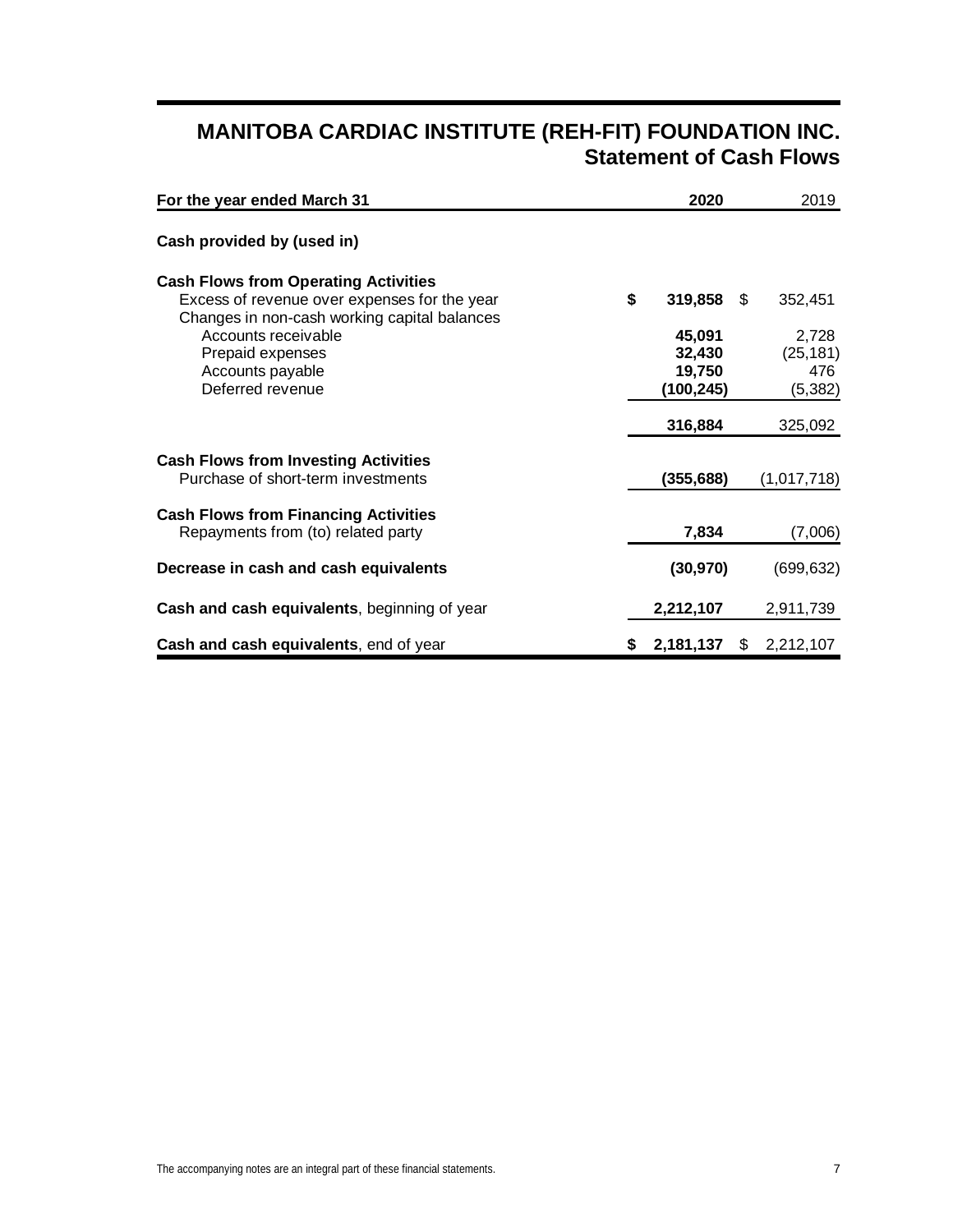#### **For the year ended March 31, 2020**

#### **1. Nature of the Organization and Summary of Significant Accounting Policies**

#### Nature of the Organization

The Manitoba Cardiac Institute (Reh-Fit) Foundation Inc. (the "Foundation") is a non-profit organization incorporated under The Corporations Act of Manitoba and is a registered Canadian charity exempt from income tax under section 149 of the Income Tax Act. The Foundation receives and maintains funds in order to promote the welfare and good of The Manitoba Cardiac Institute (Reh-Fit) Inc. (the "Institute").

#### Basis of Accounting

These financial statements have been prepared in accordance with Canadian accounting standards for not-for-profit organizations.

#### Fund Balances

The Foundation follows the deferral method of accounting when designating its resources into funds. There are no external restrictions on funds.

General Fund - The General Fund is available to support the mission and activities of the Foundation.

The General Fund accumulates all the fundraising activities of the Foundation including general gifts received via tribute cards, direct mail and on-line donations, personal approach of individuals, corporations, and foundations/organizations, and other fundraising activities.

Endowment Fund - The Endowment Fund reports the receipt of funds established from gifts by donors which are designated to remain under the organization's management in perpetuity. Investment income is transferred to the General Fund and gifted to the Institute.

Building & Equipment Fund - The Building & Equipment Fund was established to accumulate funds to make gifts to the Institute for use in maintaining, repairing, replacing and expanding the facilities and equipment used in its activities.

Interfund balances are unsecured, due on demand and are non-interest bearing.

#### Cash and Cash Equivalents

Cash and cash equivalents consist of cash on hand, bank balances and investments in money market, fixed income and mutual fund instruments with maturities of three months or less.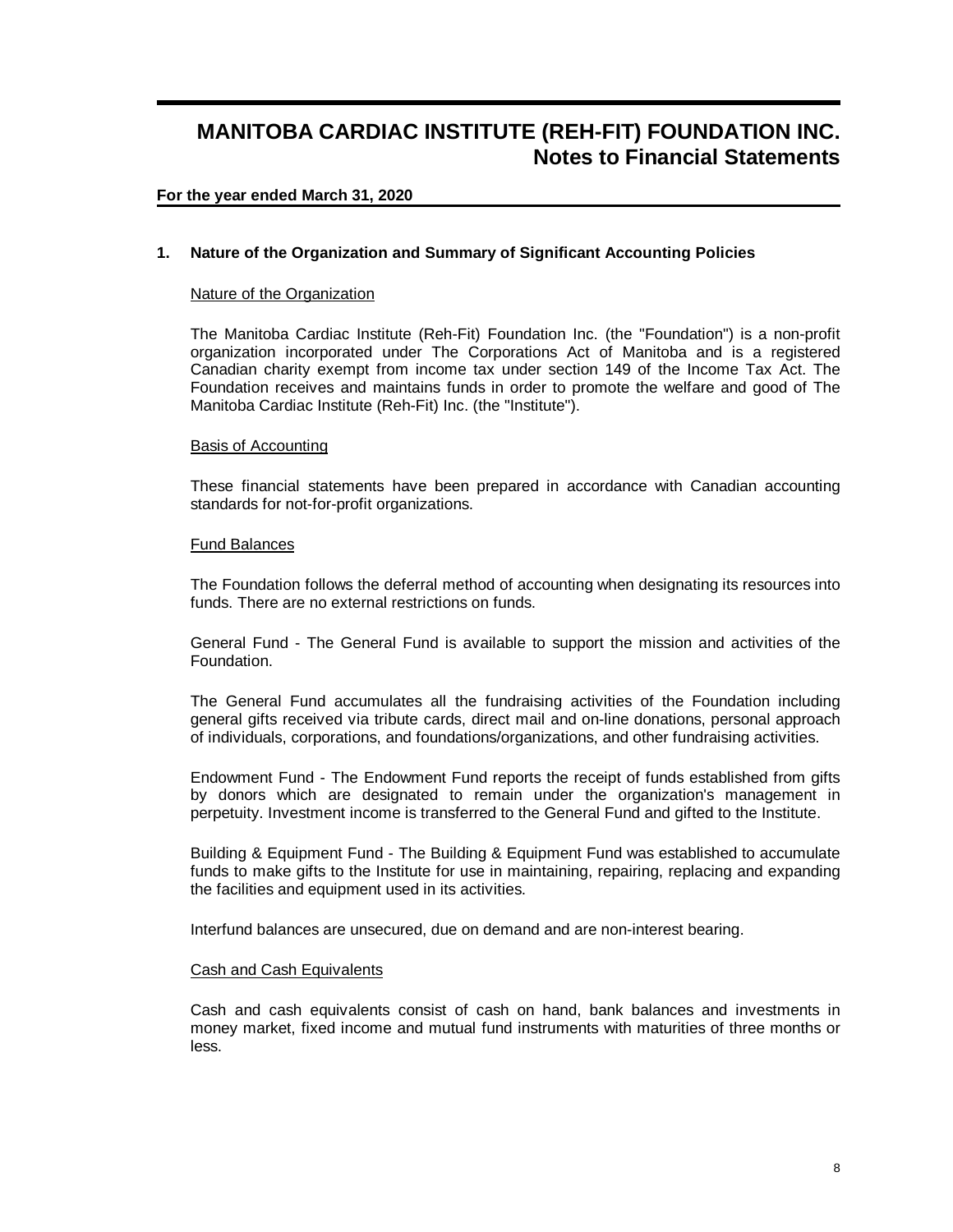#### **For the year ended March 31, 2020**

#### **1. Nature of the Organization and Summary of Significant Accounting Policies (continued)**

#### Revenue Recognition

The Foundation follows the deferral method of accounting for contributions. General Fund fundraising revenues are recognized upon completion of the event. Investment income is recognized on an accrual basis as revenue in the appropriate fund. Contributions are recorded in the appropriate fund in the year received unless the amount to be received can be reasonably estimated and collection is reasonably assured.

#### Contributed Services and Materials

Volunteers contribute numerous hours per year to assist the Foundation in carrying out its mandate. Due to the difficulty of determining their fair value, contributed services are not recognized in the financial statements.

Contributed materials which are used in the normal course of the Foundation's operations and would otherwise have been purchased are recorded at their fair value at the date of contribution if fair value can be reasonably estimated.

#### Financial Instruments

Financial instruments are recorded at fair value when acquired or issued. In subsequent periods, financial assets with actively traded markets are reported at fair value, with any unrealized gains and losses reported in income. All other financial instruments are reported at cost or amortized cost less impairment, if applicable. Financial assets are tested for impairment when changes in circumstances indicate the asset could be impaired. Transaction costs on the acquisition, sale or issue of financial instruments are expensed for those items remeasured at fair value at each balance sheet date and charged to the financial instrument for those measured at amortized cost.

#### **2. Cash and Cash Equivalents**

|                                                         | ∸∽∼                       | <u>_viv</u> |
|---------------------------------------------------------|---------------------------|-------------|
| Cash in bank<br>Investments                             | 269.112 \$                | 341,172     |
| High interest e-savings accounts - Building & Equipment | 1,770,302                 | 1.742.502   |
| High interest e-savings account - General               | 54,523                    | 52,370      |
| High interest e-savings account - Endowment             | 42,523                    | 31,979      |
| Money market funds, carried at market value - Endowment | 44,677                    | 44,084      |
|                                                         | $$2,181,137$ $$2,212,107$ |             |

**2020** 2019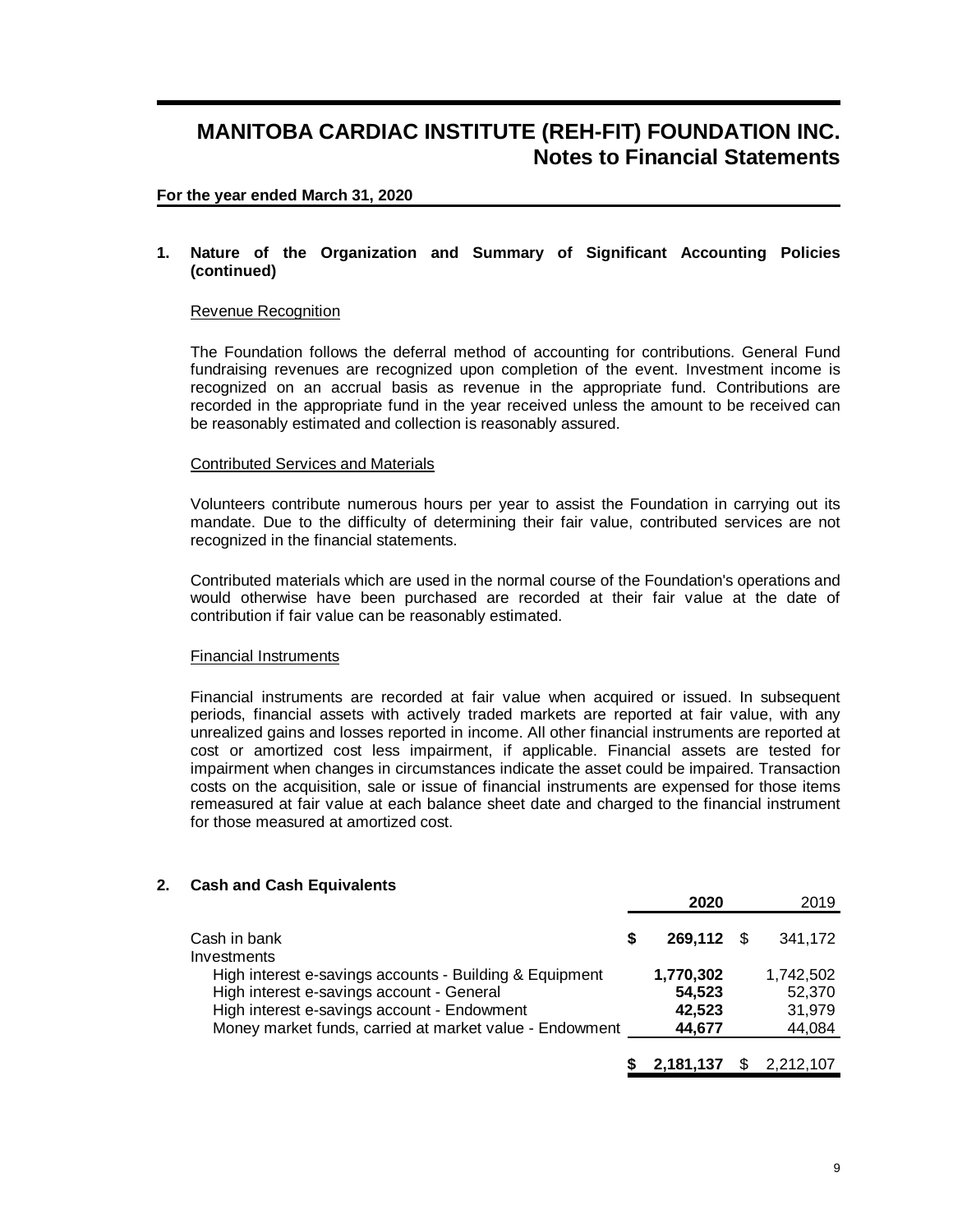#### **For the year ended March 31, 2020**

#### **3. Short-Term Investments**

Short-term investments include Government of Canada treasury bills with maturity dates of April 30, 2020, May 28, 2020, June 25, 2020, August 20, 2020 and September 17, 2020.

#### **4. Due from Manitoba Cardiac Institute (Reh-Fit) Inc.**

The Foundation's intended purpose is to act as a fundraising body for the benefit of the Institute. The Foundation relies on the Institute for administrative support in carrying on its activities. The Foundation exists for the sole purpose of supporting the vision and mission of the Institute. In addition, the Institute could control the Foundation under certain circumstances by becoming its sole member and, as sole member, electing the directors of the Foundation.

The balance has arisen from advances between the Foundation and the Institute and has no security, repayment terms or interest charged.

During the year, the Foundation gifted \$175,105 to the Institute (\$178,660 in 2019).

The Manitoba Cardiac Institute (Reh-Fit) Inc. made a specified gift of \$250,000 (\$300,000 in 2019) to the Building & Equipment Fund held in the Foundation.

#### **5. Deferred Revenue**

Deferred revenues relates to sponsorships for the Cocktails & Comedy held subsequent to the 2019 year end. The changes in the deferred revenue balance for the year are as follows:

|                                                               | 2020                         | 2019                 |
|---------------------------------------------------------------|------------------------------|----------------------|
| Deferred revenue, beginning of year                           | 107.568 \$                   | 112,950              |
| Revenue received and deferred<br>Revenue recognized as income | $\blacksquare$<br>(100, 245) | 107,568<br>(112,950) |
| Deferred revenue, end of year                                 | 7.323                        | 107,568              |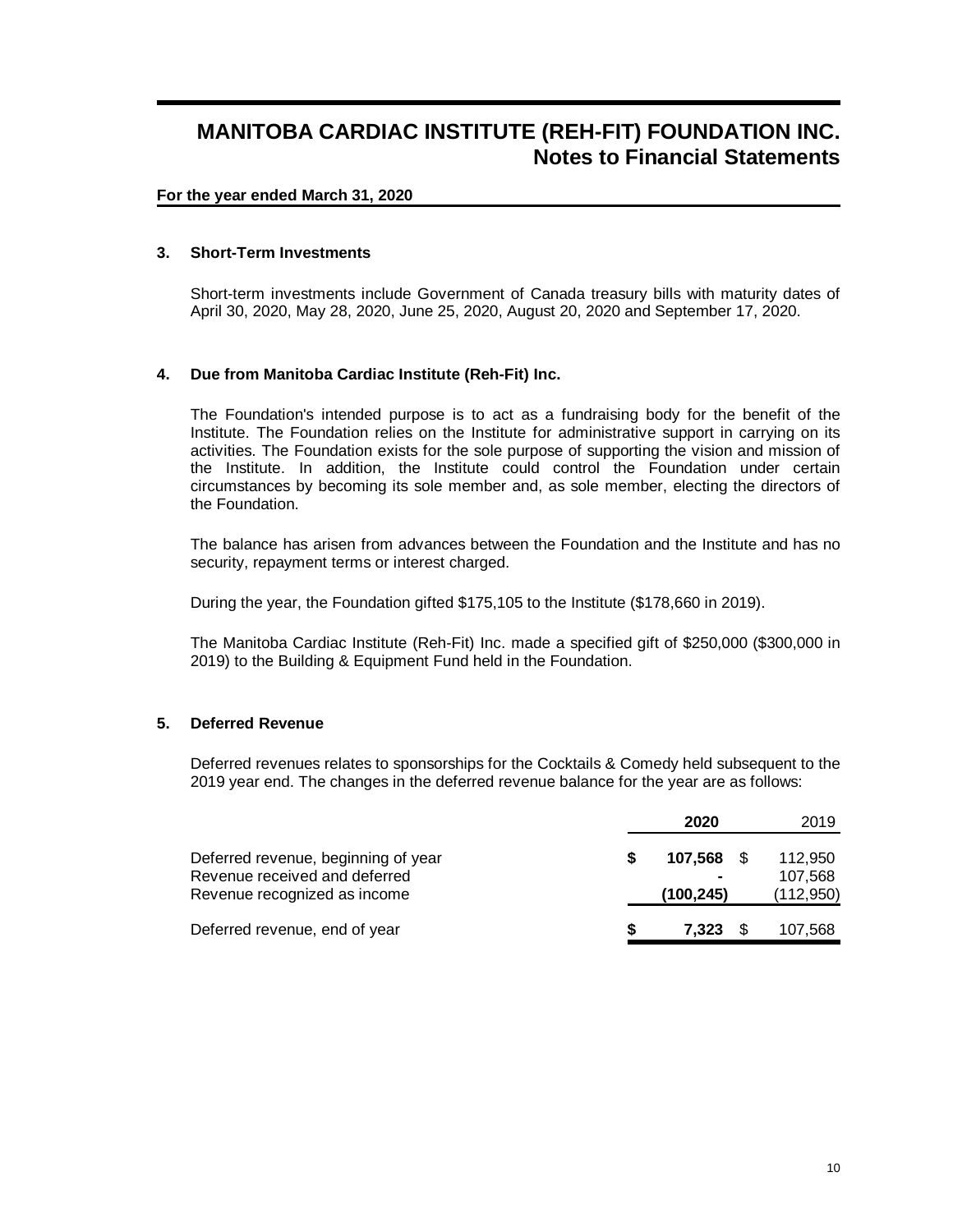#### **For the year ended March 31, 2020**

#### **6. Financial Instrument Risk**

The Foundation is exposed to different types of risk in the normal course of operations, including credit risk, market risk and liquidity risk. The Foundation's objective in risk management is to optimize the risk return trade-off, within set limits, by applying integrated risk management and control strategies, policies and procedures throughout the organization's activities. The risks have not changed from the previous period.

#### Credit Risk

Credit risk is the risk that one party to a financial instrument fails to discharge an obligation and causes financial loss to another party. Financial instruments which potentially subject the Foundation to credit risk consist principally of cash and cash equivalents, accounts receivable and short-term investments. Credit risk from its investments is managed through investment leadership from the Finance and Investment Committee and by investing in high quality and insured financial products.

#### Market Risk

Market risk is the risk the fair value of future cash flows of a financial instrument will fluctuate because of changes in market prices. Market risk comprises three types of risk: interest rate risk, foreign exchange risk and other price risk.

Interest rate risk is the risk that the value of a financial instrument will fluctuate due to changes in market interest rates. The Foundation is not exposed to significant interest rate risk. Its cash and cash equivalents are held in short-term or variable rate products.

The Foundation is not exposed to significant foreign exchange risk as it does not have any financial instruments denominated in foreign currency and the number of transactions in foreign currency are minimal.

Other price risk is the risk that the value of an investment will fluctuate as a result of changes in market prices (other than those arising from interest rate risk or exchange risk), whether those changes are caused by factors specific to the individual investment or factors affecting similar financial instruments traded in the market. The Foundation limits its exposure to other price risks by investing in low risk investment vehicles.

#### Liquidity Risk

Liquidity risk is the risk that the organization encounters difficulty in meeting its obligations associated with financial liabilities. Liquidity risk includes the risk that, as a result of operational liquidity requirements, the organization will not have sufficient funds to settle a transaction on the due date; will be forced to sell financial assets at a value, which is less than what they are worth; or may be unable to settle or recover a financial asset. The organization is not exposed to significant liquidity risk as its liquidity risk arises from accounts payable and accrued liabilities and sufficient assets are on hand to settle these financial liabilities.